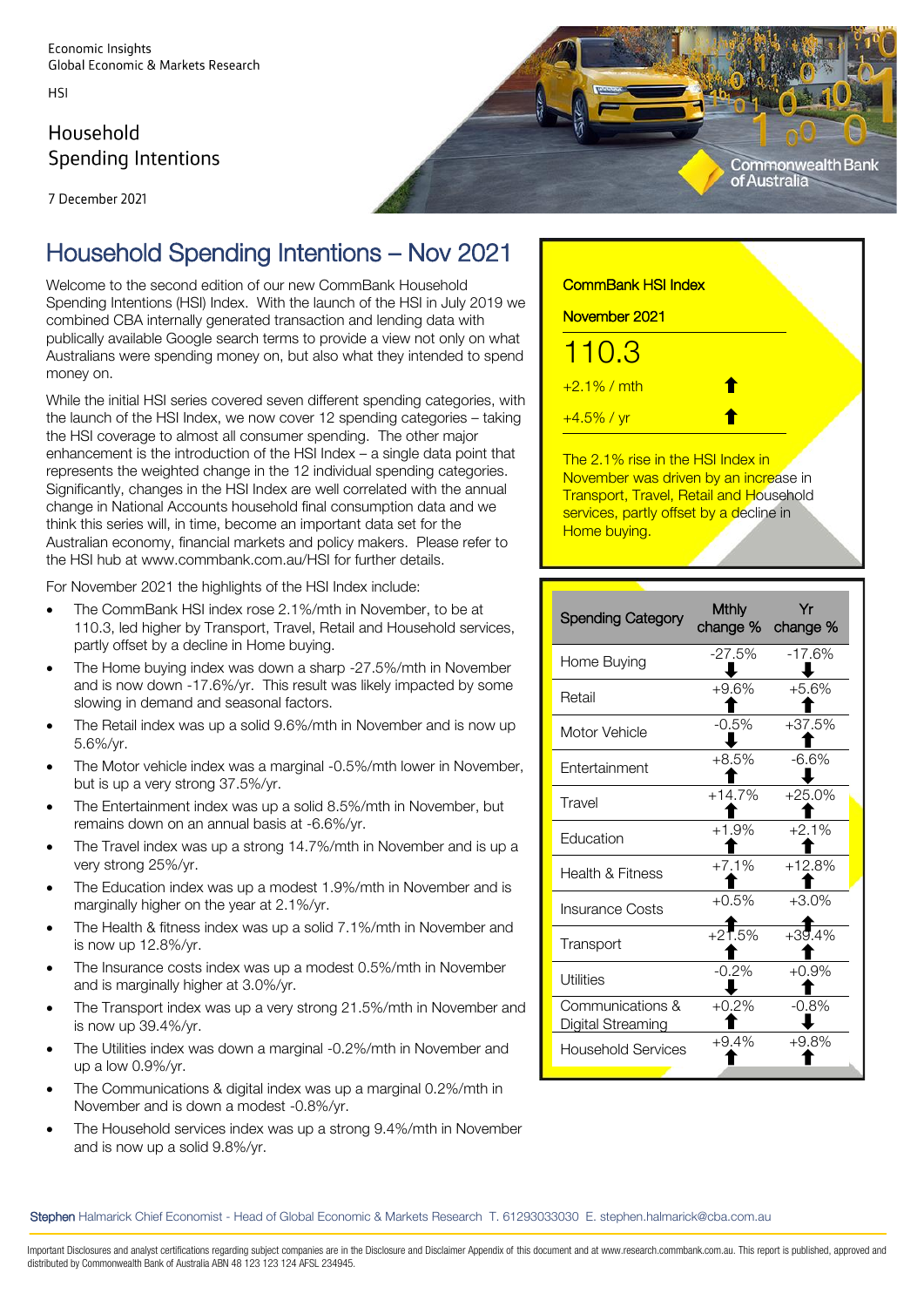# **HSI Dashboard**





#### **CBA HSI: RETAIL** (weighted index)



# **HSI Index**

- The CommBank HSI Index was up 2.1%/mth in November, to 110.3. On an annual basis the HSI Index is up 4.5%/yr.
- At 110.3 the HSI Index is now at its highest level since December 2019 (which was 111.1). That is, the HSI Index has now recovered all the lost ground caused by the arrival of Covid-19 and the subsequent economic lockdowns.
- The increase in the CommBank HSI Index in November was driven by solid gains in Transport (+21.5%/mth), Travel (+14.7%/mth), Retail (+9.6%/mth) and Household services (+9.4%/mth). This was partly offset by sharp decline in Home buying (-27.5%/mth).
- On an annual basis, the CommBank HSI Index is up 4.5%/yr. This was driven by strong gains in Transport (+39.4%/yr), Motor vehicles (+37.5%/yr), Travel (+25%/yr) and Home buying (+17.6%/yr). This was partly offset by a decline in Entertainment (-6.6%/yr).

### **Home buying intentions index**

- The Home buying spending intentions index dropped by a sharp -27.5%/mth in November, although it still remains up by 17.7%/yr. The decline in the Home buying spending intentions index in November was on the back of lower CommBank home loan applications and Google searches related to home buying.
- The extent of this decline is likely to have been over-stated. Seasonal factors as we head into Christmas are likely at play, as well as there being only four weekends in November, after five weekends in October.
- However the recent data is also showing a moderation in demand for housing, particularly by owner-occupiers. Dwelling prices in Australia were up 21.3%/yr to November but the pace of monthly gains has slowed. The slowdown in Home buying spending intentions in November supports our view that prices are likely to be a more modest 7%/yr in 2022. For 2023 we expect dwelling prices to be down - 10%/yr as higher interest rates take effect.

#### **Retail spending intentions index**

- Retail spending intentions continued to improve in November, up a further 9.6%/mth after solid increases in October as the NSW and Victorian economies re-opened from the Delta lockdowns. Relative to November 2020, the Retail spending intentions index was up a solid 5.6%/yr and is now up 21% from the Delta lockdown low in August 2021.
- Gains on the year were driven by increases in spending on: department stores, men's & women's clothing, furniture & household equipment, electronic stores, household appliances, jewellery & watch stores, pet shops, shoe stores, newsagency, hardware, florists and luggage & leather goods. This was partly offset by softness in: packaged alcohol, window coverings, nursery & garden supplies, arts & crafts and antique stores.
- In a sign that people are spending more money on end-of-year events, there was an increase in November this year v's November 2020 for cosmetics, tailors & alterations and clothing rentals.
- The gain in the Retail spending intentions index in November points towards a strong Christmas shopping period. This will be supported by the accumulation of excess household savings during the Covid-19 period, which CBA estimates at \$A240bn as at Q3 21.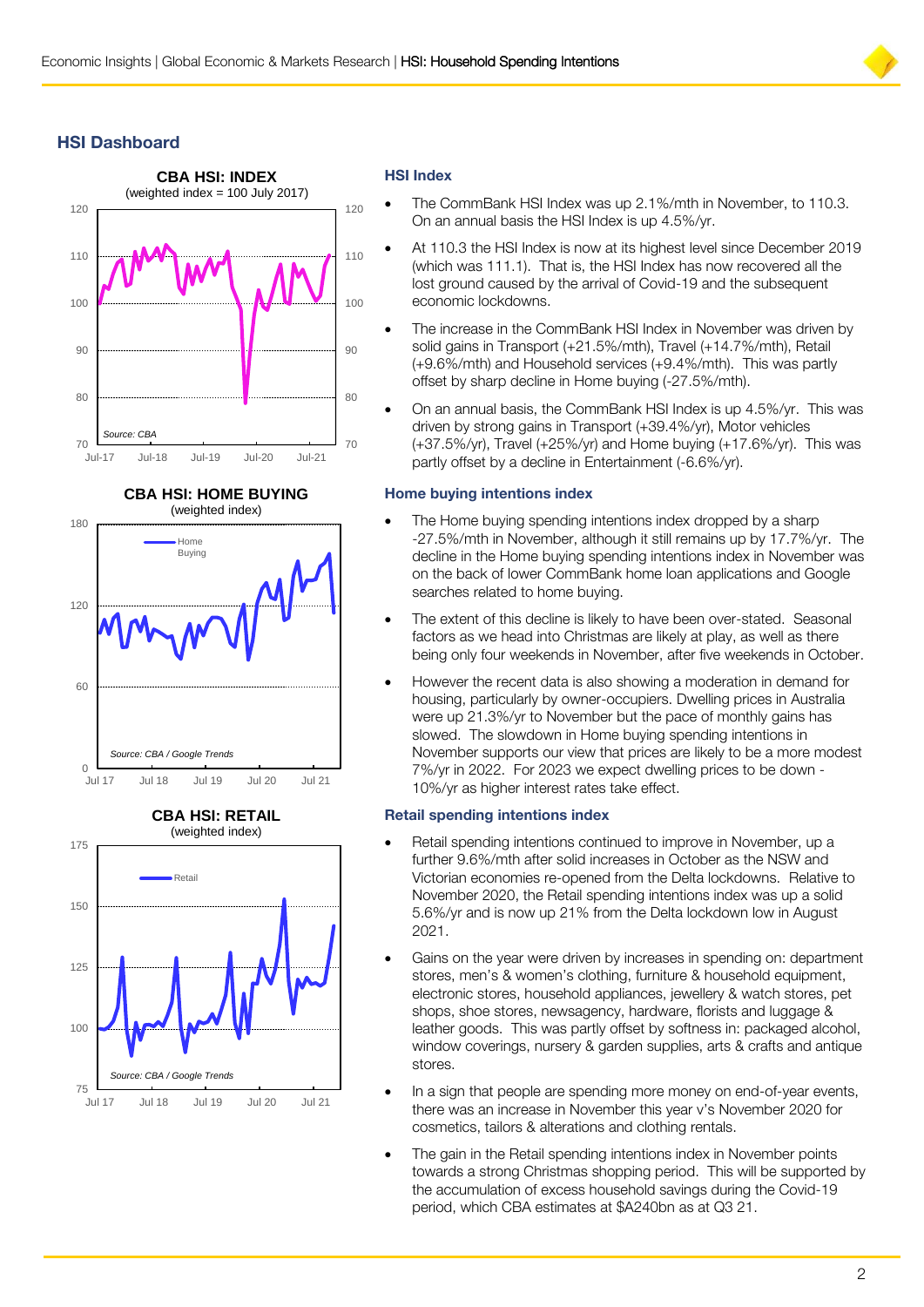



#### **Motor vehicle spending intentions index**

- The Motor vehicle spending intentions index was down a marginal 0.5%/mth in November. This reflected an increase in the number of motor vehicles purchased and a small increase in loan applications, offset by a decline in Google searches. On an annual basis, motor vehicle spending intentions are still up a solid 37.5%/yr.
- In our view, part of the decline in Motor vehicle spending intentions in November 2021, as well as a very modest increase in personal loan applications for cars, is likely to be associated with global supply-side constrains – with the supply of new cars into Australia significantly impacted.
- With NSW and Victoria now re-open, it will be important to see the supply of new vehicles improve, although there may now be a shift back towards public transport.

### **Entertainment spending intentions index**

- The Entertainment spending intentions index was up another solid 8.5%/mth in November 2021, but remains in negative territory at - 6.6%/yr relative to November 2020.
- Relative to November 2020, the largest increases in Entertainment spending were for: live theatre, motion picture theatres, eating & drinking out, fast food, record stores, bowling alleys and motor home dealers.
- Reduced spending relative to November 2020 was seen for: music stores, book stores, photo studios, amusement parks and marinas.

# **Travel spending intentions index**

- The Travel spending intentions index rose by a further 14.7%/mth in November, continuing on from the strong gains seen in October as domestic and international borders reopen. The Travel index is now up a strong 25% on an annual basis.
- Significantly, the Travel spending intentions index is now up 77% from the Delta lockdown low of August 2021, but is still 30% lower than its pre-Covid levels of November 2019.
- Relative to November 2020, November 2021 saw increases in spending on: hotels, motels and resorts, travel agents (off a low base), airlines, tourist attractions, camper and RV dealers and rentals, cruise ships (off a low base), sport and rec camps, bus lines and airports.
- These gains were partly offset by declines in: trailer parks & campgrounds and timeshares.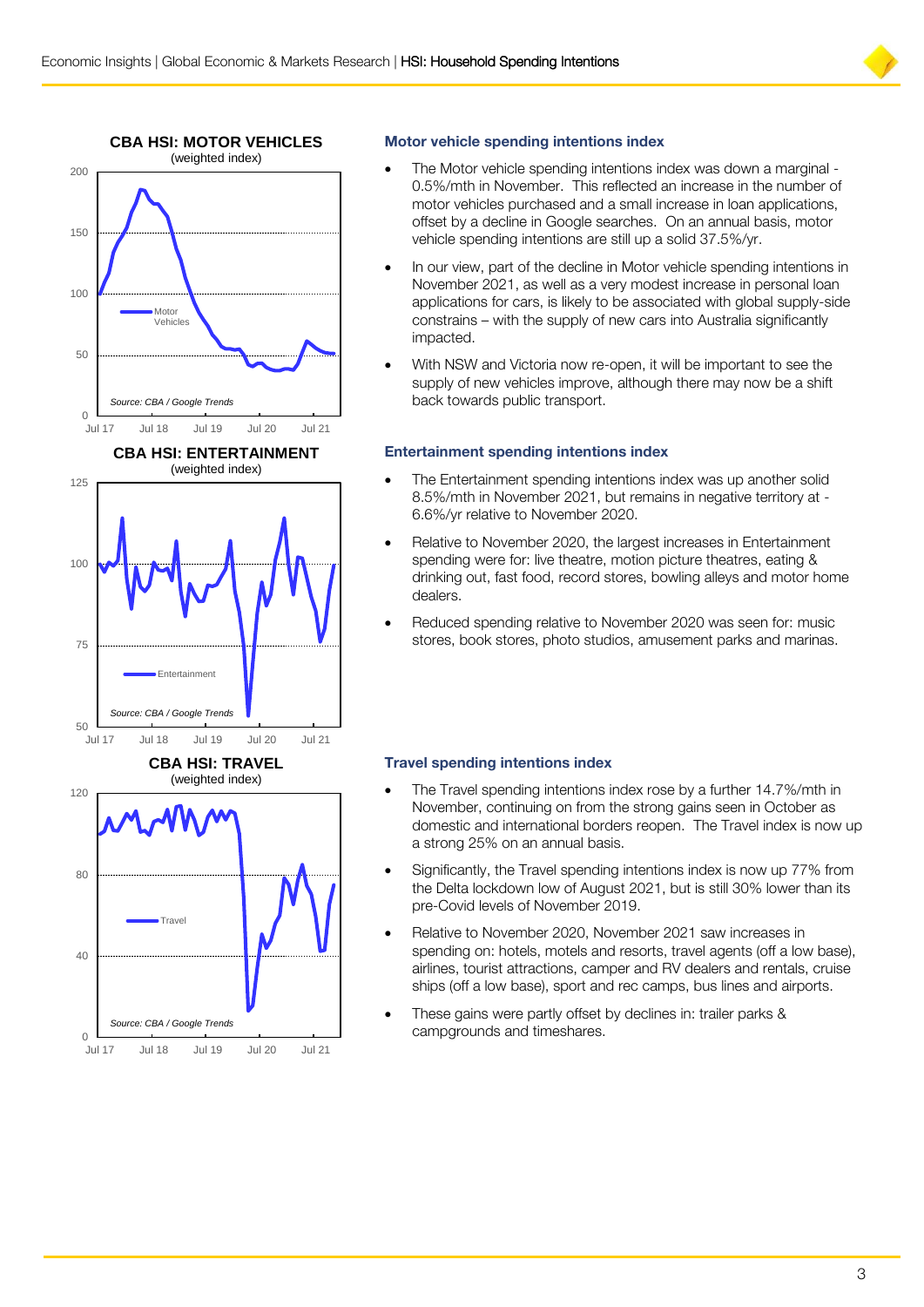



#### **Education spending intentions index**

- The Education spending intentions index was up a modest 1.9%/mth in November 2021, and relative to November 2020 is up a marginal 2.1%/yr.
- There was an increase in the number of Education spending transactions in November 2021 relative to November last year, while Google searches related to education were down marginally.
- Improvement in actual spending in November 2021 relative to November 2020 was seen for school and educational services and elementary & secondary schools.
- Relative to November 2020, declines in spending in November were seen for: colleges, universities & professional schools, trade & vocational schools, business & secretarial schools and correspondence schools.

#### **Health & fitness spending intentions index**

- The Health & fitness spending intentions index increased by a strong 7.1%/mth in November 2021. Relative to November 2020 the index is up a strong 12.8%/yr, with actual spending and Google searches related to both health and medical services up noticeably.
- Relative to November 2020, Health & fitness spending intentions in November 2021 rose for: pharmacies, doctors, dentists, membership sports clubs, optometrists, health & beauty spas, chiropractors, professional sports clubs, podiatrists and osteopaths.
- These increases were only partly offset by reduced spending for: public golf courses (off recent strength), hearing aids and a small decline in ambulance services (which is a good thing).

#### **Insurance spending intentions index**

- The Insurance spending intentions index was up a modest 0.5%/mth in November 2021, with the annual rate of increase improving to 3.0%/yr.
- Spending intentions in this sector have shown some volatility during the Covid-19 period, with the slight downward trend evident during the Delta lockdowns now seemingly passed.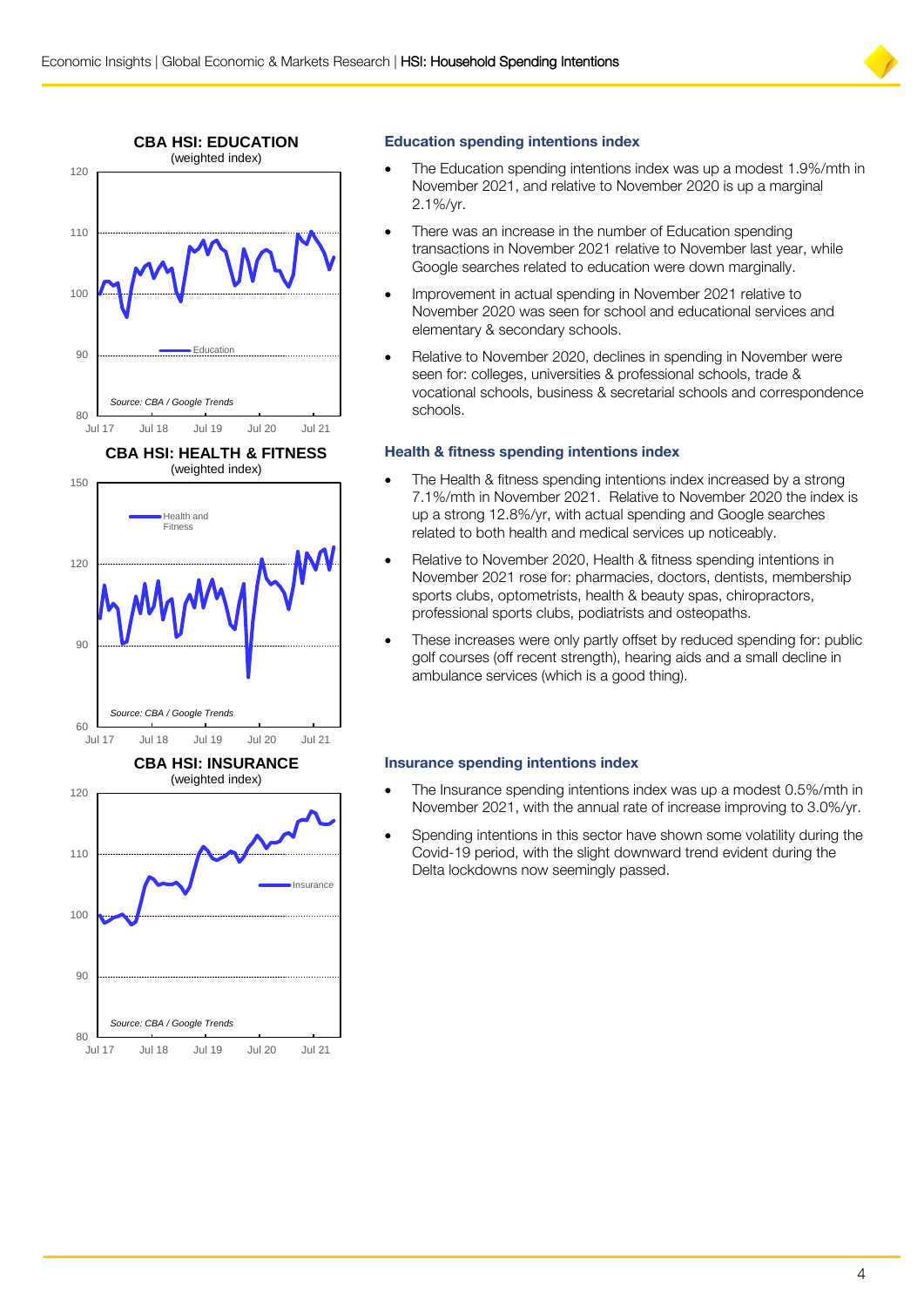



### **Transport spending intentions index**

- The Transport spending intentions index jumped a strong 21.5%/mth in November 2021 and was up 39.4%/yr relative to November 2020 and up a very strong 52% since the Delta lockdown low of August 2021 as mobility has lifted. However, as shown on the chart to the left, the Transport spending intentions index remains well down on the levels prior to the arrival of Covid-19, ie. the index is 56% lower than November 2019.
- Relative to November 2020, increases in spending in November 2021 were seen for: service & fuel stations, taxi & limousine service, auto tyre stores, parking lots & garages, auto repairs, freight & trucking services and towing services.
- These increases were partly offset by declines in the annual rate of spending on: local & suburban commuter transport, including ferries, car washes, car rental agencies, truck & ute rentals and passenger rail.

#### **Utilities spending intentions index**

- The spending intentions index for Utilities was down a marginal 0.2%/mth in November, but was a little higher than November 2020 at +0.9%/yr.
- Actual spending on utilities was lower in November 2021 relative to October 2021, but higher than in November 2020. Google searches related to oil & gas and renewable & alternative energy were lower on an annual basis in November 2021.

#### **Communications & digital spending intentions index**

- The Communications & digital spending intentions index was again little changed in November 2021 at +0.2%/mth, but marginally lower at - 0.8%/yr relative to November 2020.
- Relative to November 2020, increases in spending were seen for: computer software stores, pay TV, digital games, books & Apps, computer maintenance and video amusement game supplies.
- This was partly offset by reduced spending for; telecommunications equipment, telecommunications services and computers & software.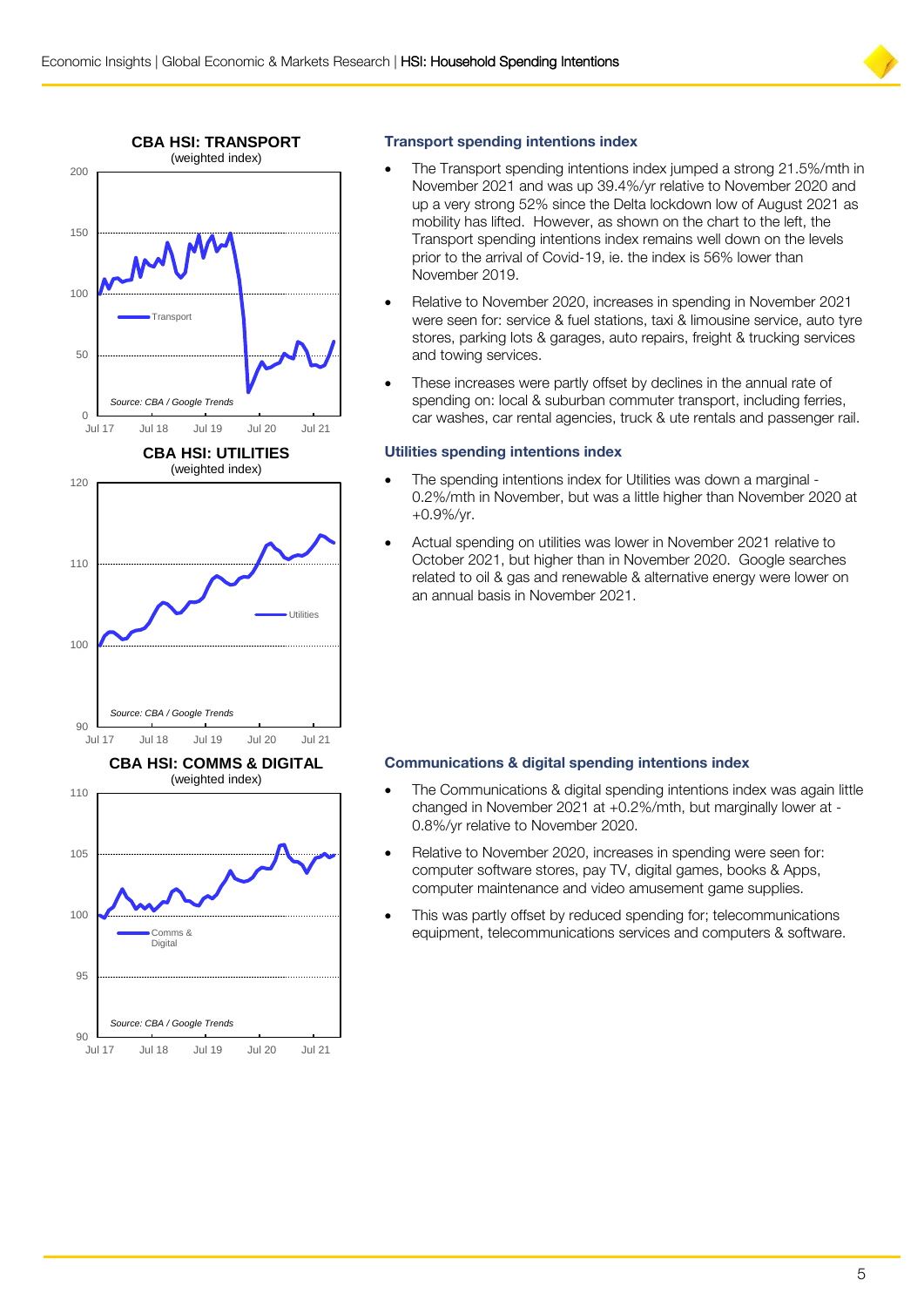



#### **Household services spending intentions index**

- The Household services spending intentions index showed a further strong gain of 9.4%/mth in November, taking the annual change up to 9.8%/yr. The annual increase was driven by higher actual spending and an increase in the number of transactions. This was partly offset by a decline in Google searches related to household services.
- Relative to November 2020, November this year saw spending increases for: beauty & barber shops, vet services, charities, child care services, funeral services, masonry & tile services, roofing services, electronic repair services and furniture repairs.
- This was partly offset by lower spending on: electricians, landscaping services, air conditioning services and carpenters.

#### **Household Spending Intentions (HSI):**

When we launched the Household Spending Intentions (HSI) series in July 2019 the idea was not only to focus on what Australians were spending money on, but what they intended to spend money on. To do this, the Commonwealth Bank has an advantage. With over 16 million customers and using an ongoing sample of more than 2.5 million households, the CBA generates a significant amount of close to "real time" data on how the economy is travelling.

This information relates particularly to the household sector – the dominant sector of the economy, including spending, income, savings and lending. All these internally generated data points are coincident indicators of economic activity, although they are leading indicators in a publication sense – as we receive and publish insights using this data well ahead of the official data releases from the Australian Bureau of Statistics.

Of course, as noted above, what we are really interested in is not just what people are spending money on, but what they intend to spend money on. One approach is to ask people about their confidence levels and whether they think now is a good time (or not) to buy. But we think there is a better, more modern way, and that is to use internet searches as an indicator of what people intend to spend money on. To do this we use publically available Google Trends search data.

By combining the internally generated CBA spending and lending data with publically available Google trends search data, the Household Spending Intentions (HSI) provides key insights into both current spending patterns and spending intentions.

When we launched the HSI in July 2019, we covered seven different categories of household spending: Home Buying, Retail, Travel, Health & Fitness, Entertainment, Education and Motor Vehicles. Together these spending categories covered about 55% of total consumer spending in the economy.

After just over two years of the original HSI, the time is now right to expand the series. To do so we have added five new spending categories: Financial and insurance costs, Transport, Utilities, Communications & Digital Streaming and Household Services. Adding these new spending categories has also given us the opportunity to upgrade and re-order the detailed spending sectors included in each category. Full details of what spending is in each category are provided in the tables below.

#### **Introducing the HSI Index:**

But perhaps the most significant enhancement in this updated version of the Household Spending Intentions series is the addition of the HSI Index.

Each month we will publish the HSI Index, using the changes in the 12 spending categories, weighted according to their share of household consumption. The index is based at 100 as at July 2017. An index number above 100 indicates that Household Spending Intentions are higher than they were as at July 2017, while a number below 100 indicates weaker spending.

Each month we will publish the HSI Index, as well as the monthly % change and the annual % change. But perhaps more importantly, each of the individual 12 spending categories will also have its own index (based at 100 in July 2017) and we will be able to attribute changes in the HSI Index to each spending category.

We see the HSI Index as a major step-forward in the data available to our clients and the Australian community more generally to help provide insights into the current and future state of household spending.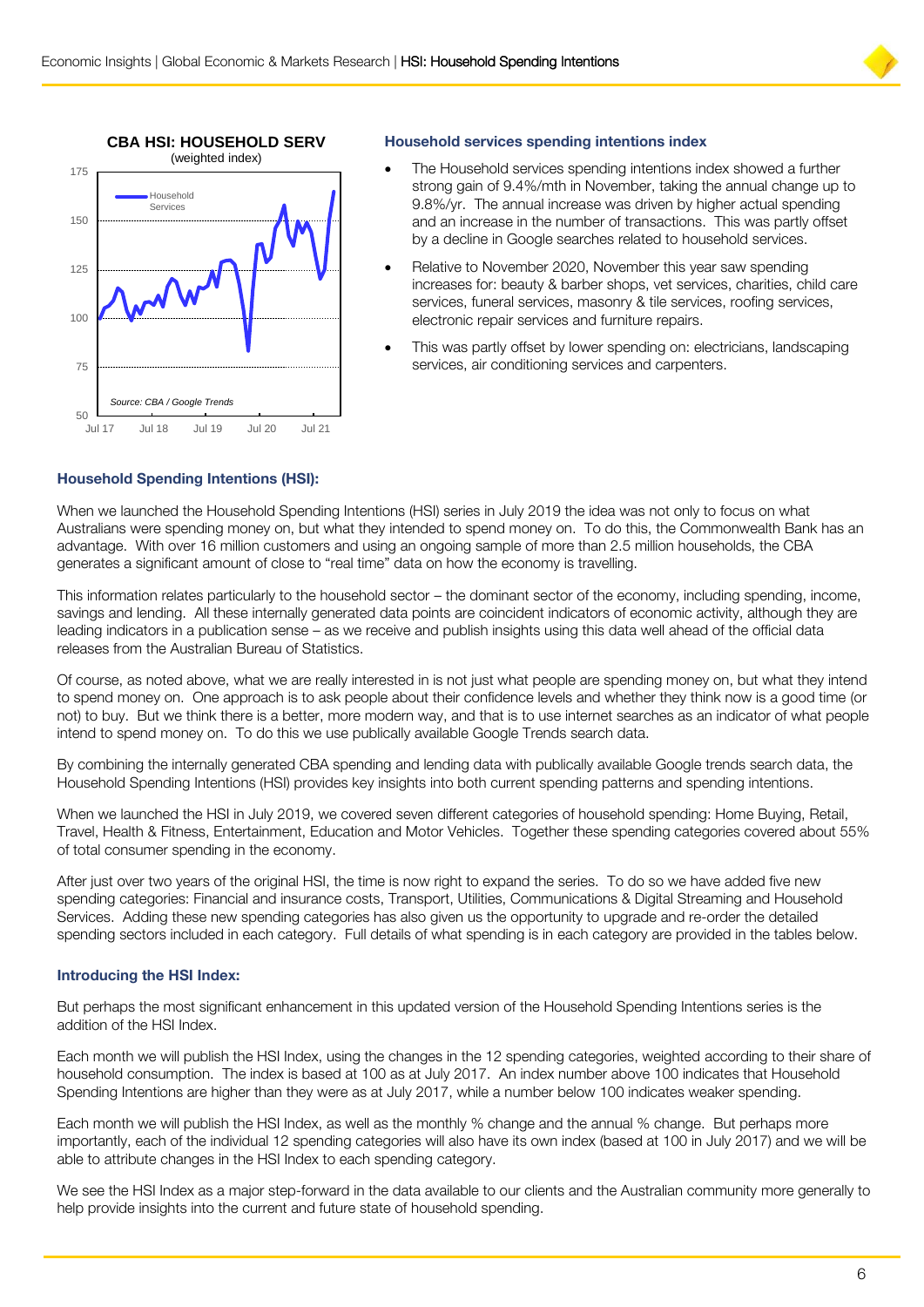

#### **HSI Index correlation to National Accounts consumer spending:**

The good news is that the HSI index is very well-correlated with the non-seasonally adjusted National Accounts measure of nominal household final consumption<sup>1</sup>. The correlation coefficient of the two series on an annual change basis is 0.90 for the period from Q3 2018 to Q3 2021. Over that same period, the correlations for other consumption indicators were lower.



The HSI index is a coincident indicator of household consumption. But they are leading indicators in a publication sense. The National Accounts measure of consumption is released just over two months after the end of each quarter. By contrast, CBA's HSI index will be released monthly, at approx. one week after the end of each month (ie. publication is planned for the second Tuesday of each month).

Given the high correlation it is no surprise that a simple linear regression model using the HSI index as the independent variable performs well in fitting to the historical National Accounts consumption data. It explains a far larger share of historical spending than other indicators like consumer sentiment do on their own. The HSI index explains around 80% of the variation in household consumption in the National Accounts. In addition to CBA's internal card spending data, the use of Google Trends data helps to augment the HSI index. In general, adding in the Google search categories improved model performance by around 15%, though this did vary by spending category.

Many of the subcomponents of the HSI index also correlate well with their official statistical counterparts. The HSI Retail index is very well-correlated with the official Retail Trade figures, with a correlation of 0.8. Other spending categories, for instance the HSI Health and Transport indexes also track their respective consumption categories in the National Accounts fairly closely.



#### **A few caveats…**

l

One point to keep in mind is that the history of the HSI is fairly short. So the estimated correlations and relationship with consumption are based on relatively small sample sizes. And the sample would be smaller still if we were to exclude the unusual pandemic period and only consider the HSI's ability to track consumer spending in 'normal' times. It may be the case that the

 $1$  With thanks to Stephen Wu for his correlation work.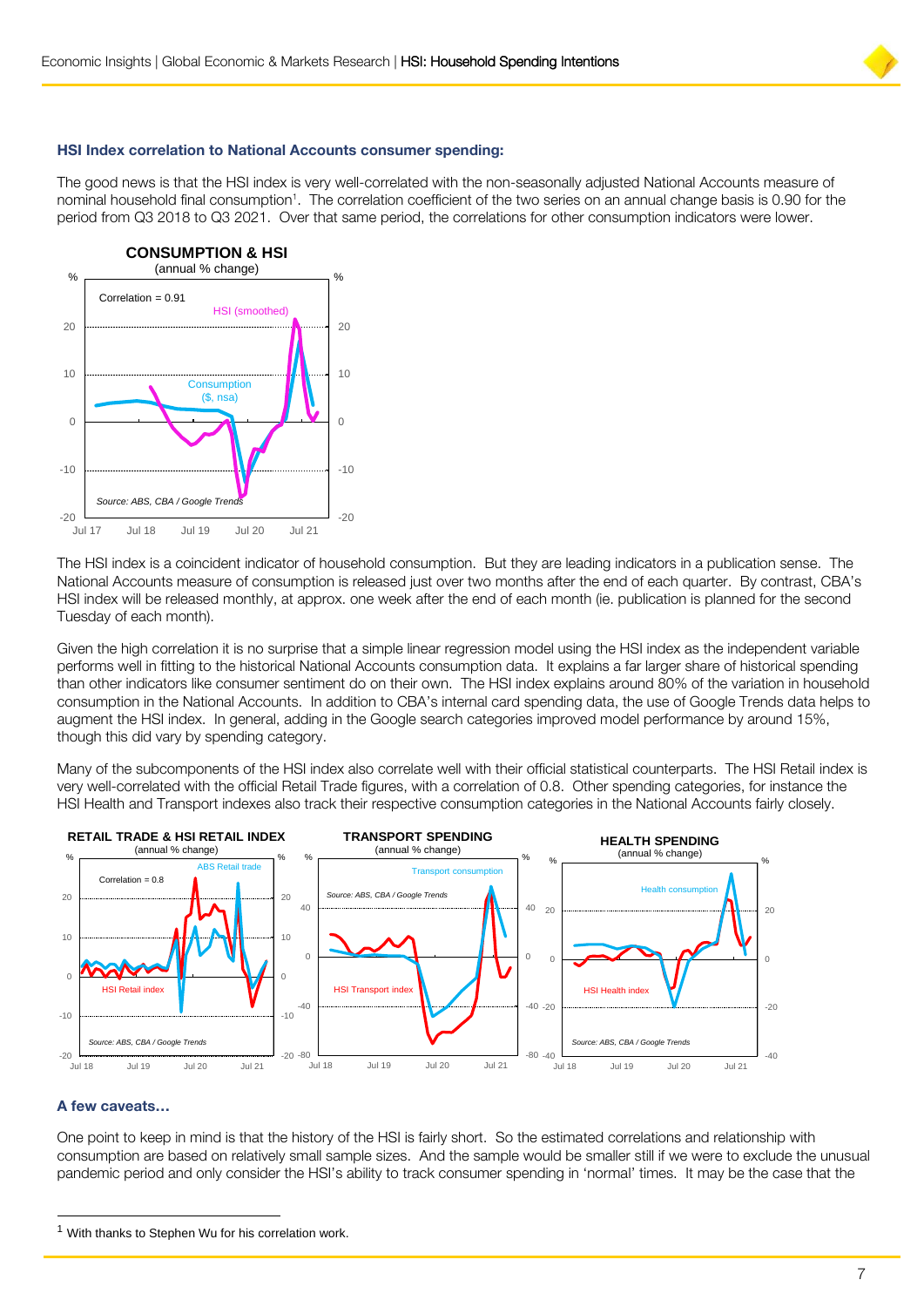

HSI's relationship with consumption is stronger during major turning points, as has been shown to be the case for consumer sentiment. For instance, see this RBA [article.](https://www.rba.gov.au/publications/bulletin/2015/dec/1.html)

There is another caveat to be aware of. The HSI index and its individual spending category indices are well-correlated to nonseasonally adjusted and nominal values of consumption. That should not be surprising as the CBA's internal card spending data are a key input into the HSI and so the index reflects actual spending that occurs. But the more relevant economic variables – and importantly, the ones that markets pay most attention to –strip out any seasonal patterns and pricing changes (i.e. they are seasonally and inflation adjusted). However, the history of the HSI is not yet long enough to perform seasonal adjustments. And it is difficult to construct the implicit price deflators that are used to calculate real volumes – for some of these categories of consumption the values and volumes measures can differ substantially.

#### **The 12 HSI 2.0 spending categories in detail:**

The full list of 12 spending categories are below and now account for close to 100% of consumer spending.

- 1) Home Buying.
- 2) Retail.
- 3) Motor Vehicle.
- 4) Entertainment.
- 5) Travel.
- 6) Education.
- 7) Health & Fitness.
- 8) Insurance costs.
- 9) Transport.
- 10) Utilities.
- 11) Communications and Digital Streaming
- 12) Household Services.

#### **Home buying:**

CBA Home loan applications for owner occupiers and investors

#### **Retail:**

- Alcoholic beverages from package stores.
- Clothing and footwear, including; men, women, children, uniforms, footwear, repairs/alterations and cleaning/laundry services.
- Food and non-alcoholic beverages, including; supermarkets/grocery stores, dairy product stores.
- General retail, including; department stores, duty free and second hand stores.
- Household furnishings and equipment, including; electrical equipment & appliances, furniture, floor coverings, glass, paint/wallpaper, hardware & tools, lumber & building supplies, nurseries, plumbing/heating equipment.
- Jewellery, watch, clock, and silverware stores.
- Luggage and leather goods stores.
- School, stationery and office supply stores.
- Personal care stores.
- Cosmetic stores.
- Electric razor stores.
- Recreation.
- Antique shops.
- Books and newspapers.
- Camera and photographic supply stores.
- Electronic stores.
- Florist supplies, nursery stock, and flowers.
- Pet shops, pet foods, and supplies.
- Tobacco products.

# **Motor Vehicle:**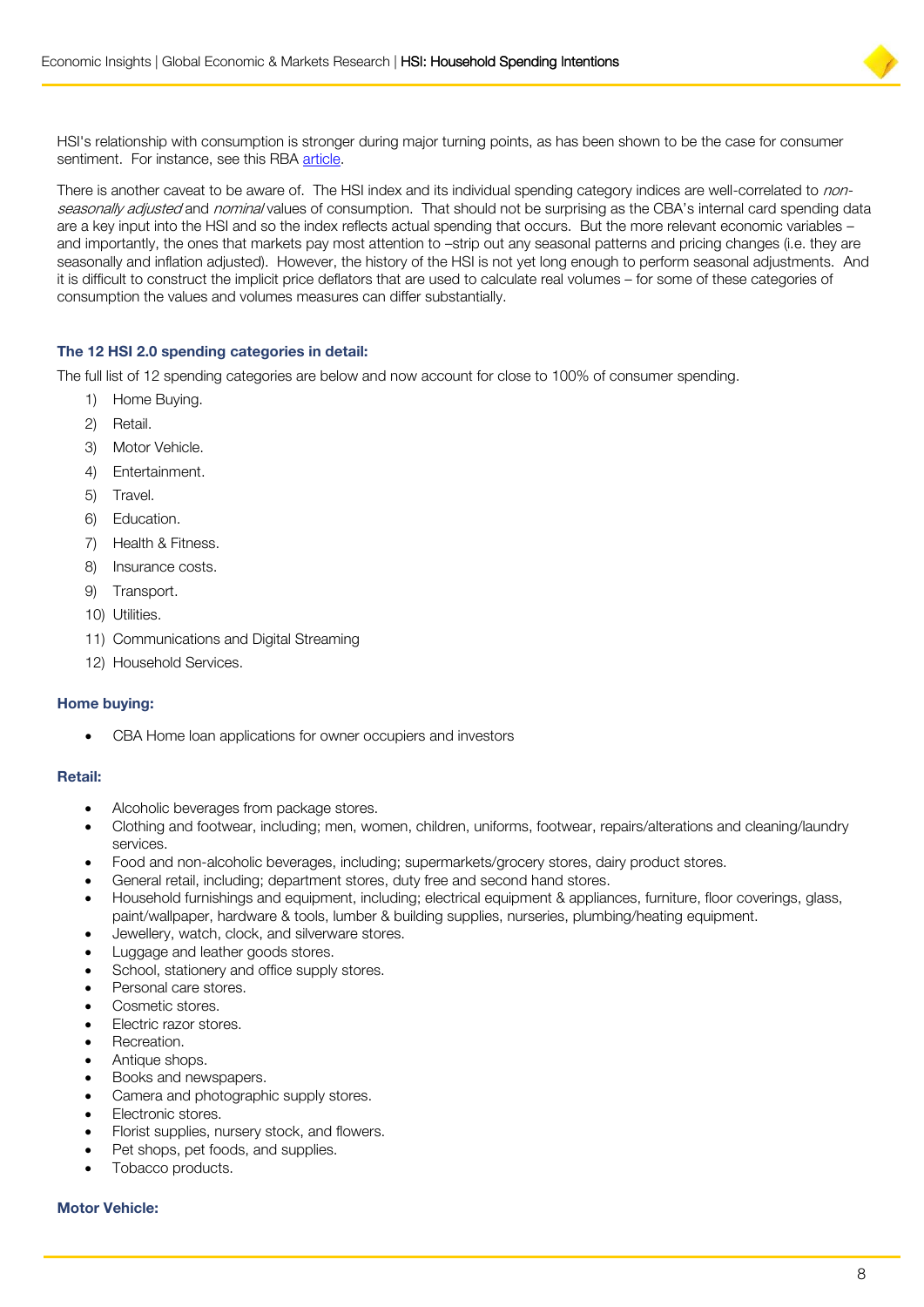

- Car and truck dealers (new and used) sales, service, repairs, parts and leasing.
- Car and truck dealers (used only) -sales, service, repairs, parts and leasing.
- Motorcycle shops and dealers.

#### **Entertainment:**

- Amusement Parks, circuses & carnivals.
- Aquariums.
- Art dealers and galleries.
- Betting, including lottery tickets, casino gaming chips, off-track betting and race tracks.
- Boat dealers, rentals and leasing.
- Book stores.
- Bowling alleys.
- Caterers.
- Commercial photography, art and graphics.
- Dance halls, studios and schools.
- Drinking places bars, nightclubs, cocktail lounges etc.
- Eating places and restaurants.
- Fast food restaurants.
- Hobby, toy and game stores.
- Marinas, marine service and supplies.
- Motion picture theatres.
- Music and record stores.
- Theatrical producers (except motion pictures) and ticket agencies.
- Video game arcades and establishments.

#### **Travel:**

- Airlines and air carriers.
- Airports and airport terminals.
- Bus lines
- Camper, recreational and utility trailer dealers.
- Hotels, motels and resorts.
- Motor home and RV rentals.
- Trailer park and camp grounds.
- Package tour operators.
- Travel agencies and tour operators.
- Sport and Recreation camps.
- Cruise lines.
- Tourist attractions and exhibits.

#### **Education:**

- Business and secretarial schools.
- Colleges, universities and professional schools.
- Correspondence schools.
- Elementary and secondary schools.
- Schools and educational services.
- Trade and vocational Schools.

#### **Health & fitness, including**

#### **Health:**

- Ambulance services.
- Osteopaths, podiatrists and chiropractors.
- Dentists and orthodontists.
- Doctors and Physicians.
- Pharmacies.
- Health and beauty spas.
- Hospitals.
- Medical labs.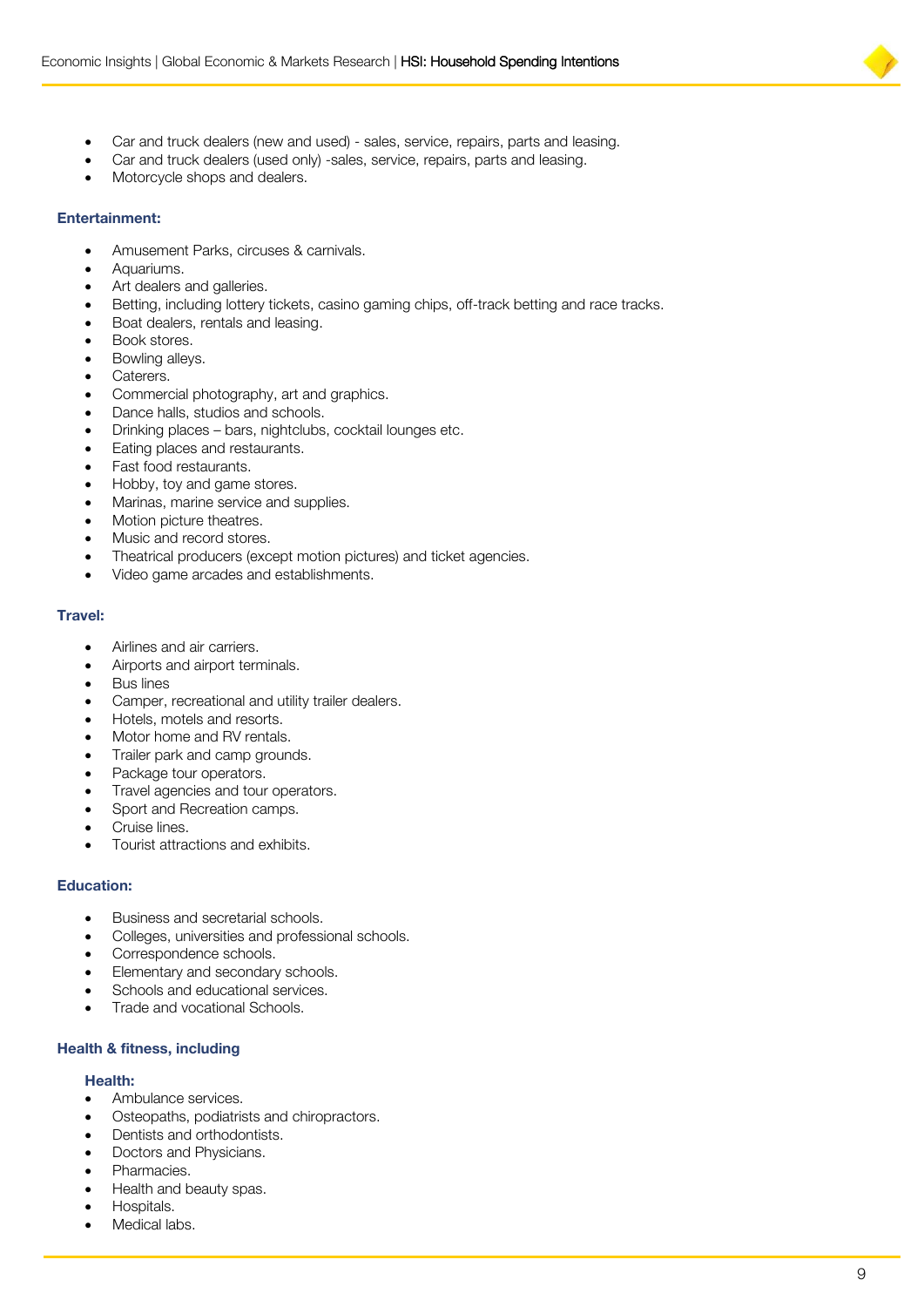

- Nursing and personal care facilities.
- Opticians and eyeglasses.

#### **Fitness**

- Bicycle shops sales and service.
- Commercial and professional sports clubs.
- Sport, recreation and athletic club membership.
- Public & private golf courses.
- Sporting goods stores.

#### **Insurance:**

- Direct marketing insurance services.
- Insurance sales, underwriting and premiums.

#### **Transport:**

- Automotive fuels and service stations.
- Automotive associations.
- Automobile rental agencies.
- Automotive body repair, parts and paint shops.
- Automotive service and tyre shops.
- Car washes.
- Motor freight carriers and trucking local and long distance, moving and storage companies and local delivery.
- Parking lots and garages.
- Passenger railways.
- Taxicabs and limousines.
- Toll and bridge fees.
- Towing services.

#### **Utilities:**

Electric, gas, water and sanitary utilities.

#### **Communications and Digital:**

- Cable and other pay television services.
- Computer network/information services.
- Computers, computer equipment and software.
- Digital goods: Applications books, movies, music & games.
- Telecommunication services, including local and long distance calls.
- Telecommunications equipment and telephone sales.
- Video amusement game supplies.

#### **Household Services:**

- Architectural, engineering, carpentry and surveying services.
- Beauty and barber shops.
- Cleaning services.
- Charitable and social service organisations.
- Child care services.
- Concrete work contractors.
- Electrical contractors.
- Funeral services and crematories.
- Heating, plumbing, and air conditioning contractors.
- Landscaping and horticultural services.
- Masonry, stonework, tile setting, plastering and insulation contractors.
- Roofing contractors.
- Swimming pools--sales, supplies and service.
- Veterinary services.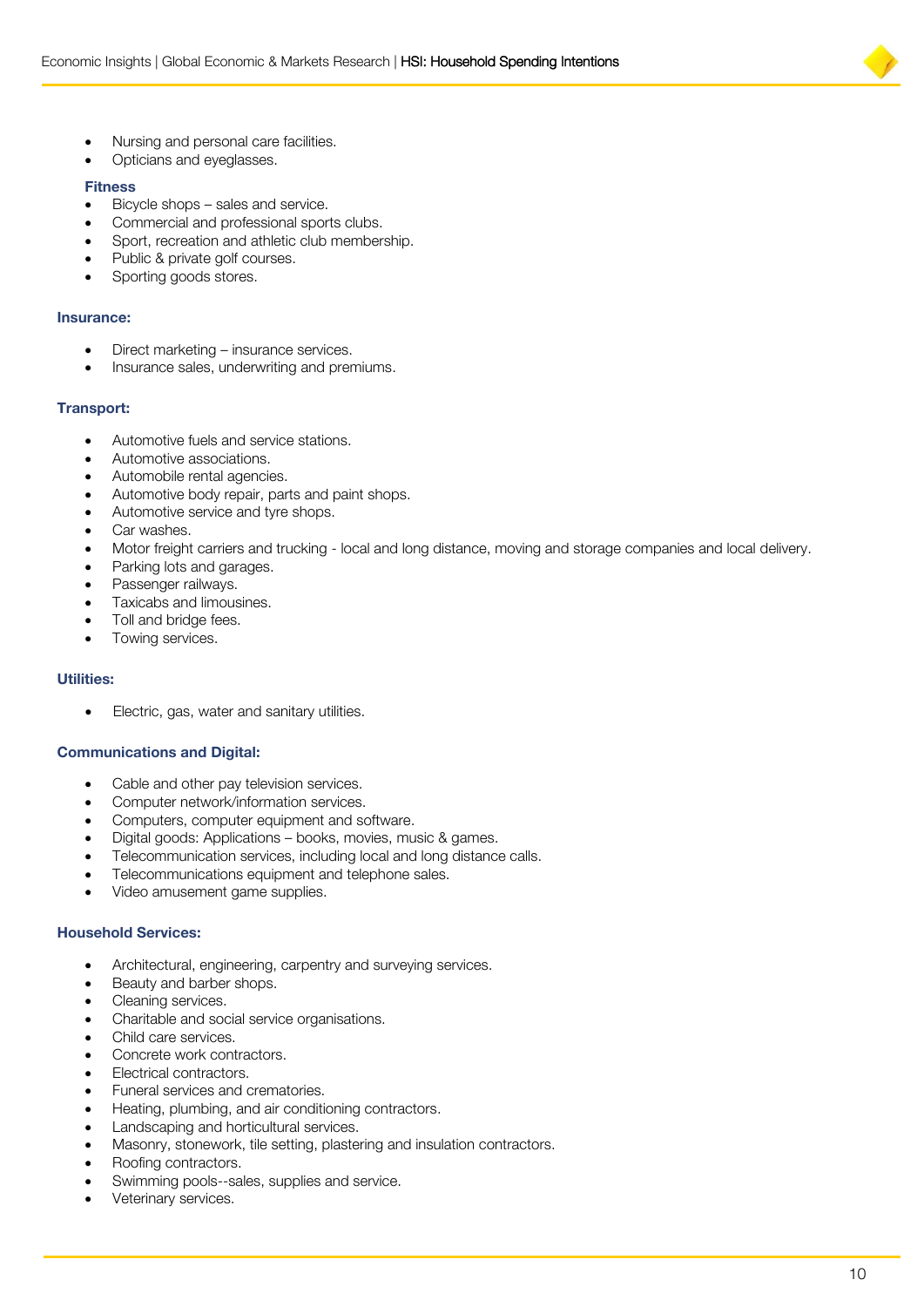# **Disclaimer**

# NOT INVESTMENT RESEARCH

Global Economic & Markets Research (GEMR) has prepared this report. GEMR is a business unit of Commonwealth Bank of Australia ABN 48 123 123 124 AFSL 234945 (Bank). References to the "Group" are to the Bank and its subsidiaries (including Commonwealth Securities Limited ABN 60 067 254 300 AFSL 238814, Commonwealth Australia Securities LLC and CBA Europe Ltd) and includes the directors, employees and representatives of the Bank and its subsidiaries.

#### No reliance

#### This report is not investment research and nor does it purport to make any recommendations. Rather, this report is for informational purposes only and is not to be relied upon for any investment purposes.

This report has been prepared without taking into account your objectives, financial situation (including your capacity to bear loss), knowledge, experience or needs. This report is not to be construed as an act of solicitation, or an offer, to buy or sell any financial products, or as a recommendation and/or investment advice. You should not act on the information contained in this report. To the extent that you choose to make any investment decision after having read this report you should not rely on it but consider its appropriateness and suitability to your own objectives, financial situation and needs, and, if appropriate, seek professional or independent financial advice, including tax and legal advice.

The Bank believes that the information contained in this report is correct, and any opinions, conclusions or recommendations made are reasonably held and are based on the information available at the time of its compilation. However, the Bank does not make, nor provide, any representation or warranty, either expressed or implied, as to the accuracy, reliability or completeness of any statement made in this report or its suitability to your needs. Any opinions, conclusions or recommendations made in this report are subject to change without notice and may differ, or be contrary, to the opinions, conclusions or recommendations expressed elsewhere by the Bank, or any member of the Group. The Bank is under no obligation to update, or keep current, the information contained in this report.

The information provided in this report may also include information that is indicative of what the expected outcomes might be, based on assumed facts that are contemplated in this report, and should not be relied upon. Any reliance on this information is at your own risk.

All material presented in this report, unless specifically indicated otherwise, is under copyright of the Bank. None of the material, nor its content, nor any copy of it, may be altered in any way, transmitted to, copied or distributed to any other party, without the prior written permission of the Bank.

#### Forward-Looking Statements, Valuations, Projections and Forecasts

This report may contain statements that are not purely historical in nature, but are 'forward-looking statements'. Such statements are, or will be, based upon certain assumptions. Actual events are difficult to predict and are beyond the control of the Bank. There can be no assurance that any estimated returns or projections can be realised. Past performance is not a reliable indicator of future performance.

Any valuations, projections and forecasts contained in this report are based on a number of assumptions and estimates and are subject to contingencies and uncertainties. The inclusion of any such valuations, projections and forecasts in this report should not be regarded as a representation or warranty by or on behalf of the Group or any person or entity within the Group that such valuations, projections and forecasts or their underlying assumptions and estimates will be met or realised.

#### Liability Disclaimer

The Group does not accept any liability for any loss or damage arising out of any error or omission in or from the information provided, or arising out of the use of all or any part of this report.

#### Data of the Bank

The data used in the 'Commonwealth Bank Household Spending Intentions' series is a combination of the CBA Data and publically available Google Trends™ data. Google Trends is a trademark of Google LLC.

Any reference made to the term 'CBA data' means the proprietary data of the Bank that is sourced from the Bank's internal systems and may include, but is not limited to, credit card transaction data, merchant facility transaction data and applications for credit. The Bank takes reasonable steps to ensure that its proprietary data is accurate as at the time of compilation of this report.

Any CBA Data used in this report is provided by the Bank's Institutional Banking & Markets Data (IB&M Data) team. The IB&M Data team provides raw data that may directly or indirectly relate to the themes that have been selected for coverage by the Chief Economist of GEMR. The IB&M Data team is subject to the same personal conflict requirements and trading restrictions as the GEMR team, and individuals are wall-crossed per report.

If applicable, any statistical data included in this report only takes into account CBA data. The Bank makes no representation or warranty as to the completeness of the data, as it may not reflect all trends in the market. Any reliance on this information is at your own risk.

All customer data used, or represented, in this report is anonymised and aggregated before analysis and is used, and disclosed, in accordance with the [Group's Privacy Policy](https://www.commbank.com.au/support/privacy/privacy-policy.html).

In certain circumstances, reports may be viewed in advance of publication by the Bank's Marketing and Communications team in order to produce infographics for the report. Reports will only be provided to the Bank's Marketing and Communications team in accordance with the Bank's conflicts management, confidentiality, information barrier policies and procedures, and trading restrictions.

#### Bank may act as a Market Maker

In the case of certain products, the Bank or one of its related bodies corporate is or may be the only market maker. Financial markets products have an element of risk. The level of risk varies depending on a product's specific attributes and how it is used. The Bank will enter into transactions on the understanding that the customer has:

i. Made his/her own independent decision to enter into the transaction;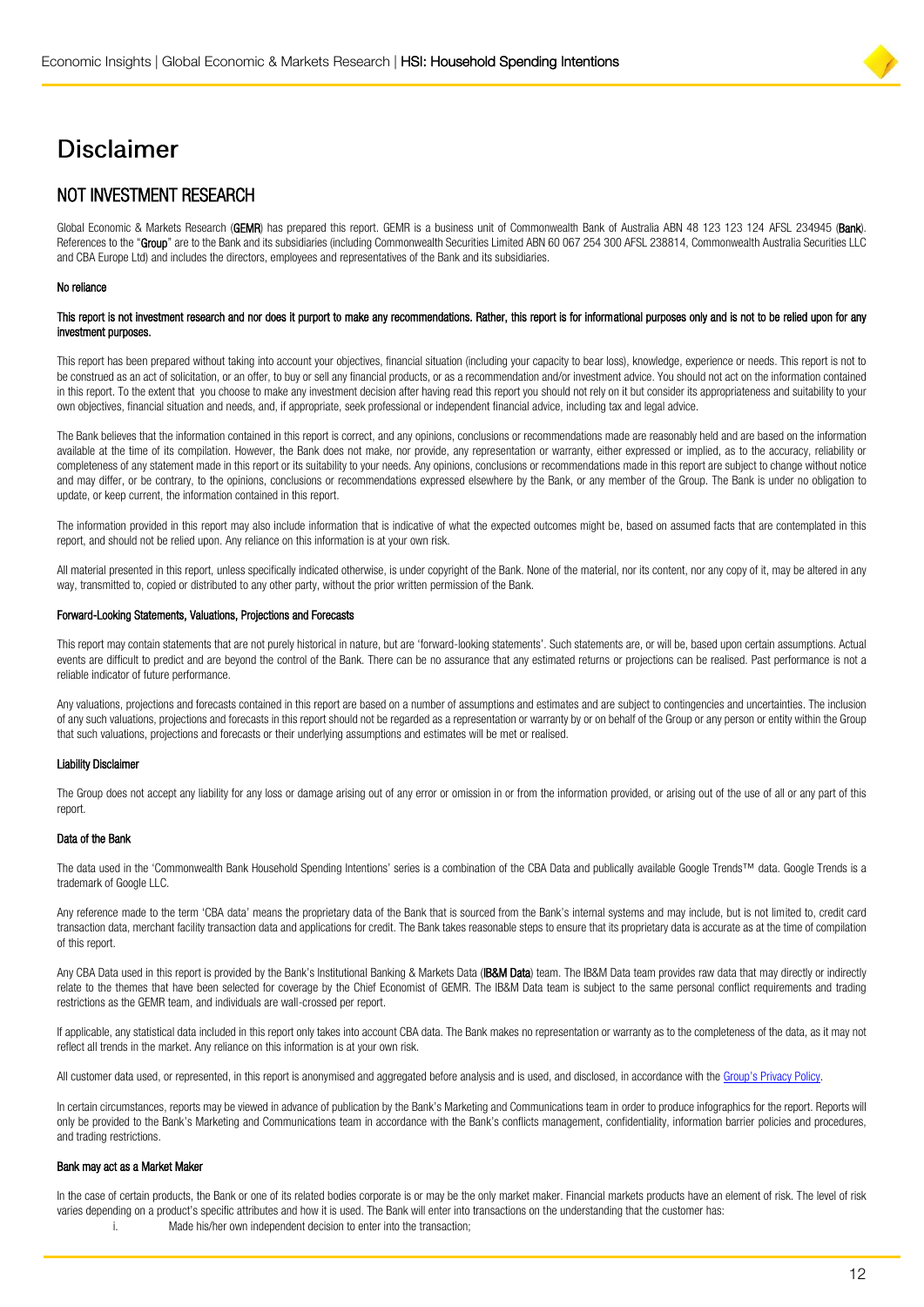

- ii. Determined that the transaction is appropriate;<br>iii Finsured he/she has the knowledge to evaluate
- Ensured he/she has the knowledge to evaluate and capacity to accept the terms, conditions and risks; and
- iv. Is not relying on any communication (including this report) from the Bank as advice.

#### Analyst Certification and Disclaimer

Each GEMR Analyst primarily responsible for the content of this report, in whole or in part, confirms that with respect to each security or issuer that the GEMR Analyst covered in this report:

- i. All of the views expressed accurately reflect his/her personal views about those securities or issuers; and<br>ii. No part of his/her compensation was, is, or will be, directly or indirectly, related to the specific recomm
	- No part of his/her compensation was, is, or will be, directly or indirectly, related to the specific recommendations or views expressed by that GEMR Analyst in the report.

Each GEMR Analyst responsible for the preparation of this report may interact with the Bank's trading desk personnel, sales personnel and other constituents for the purpose of gathering, synthesizing, and interpreting market information to form an independent view. Each GEMR Analyst responsible for the preparation of this report may not hold, or trade in, securities that are the subject of this report or where they have offered a recommendation. Each GEMR Analyst must disclose, and receive approval, for all outside business interests from Compliance and the Head of GEMR prior to commencing the activity or within a week of joining the Group. The compensation of each GEMR Analyst involved in the preparation of this report is determined exclusively by GEMR management and senior Global Markets management (not including investment banking).

#### Conflicts of Interest

The Group may from time to time hold long or short positions in, and buy or sell, securities or derivatives that are referred to in this report. The Group may also engage in transactions in a manner that is inconsistent with the recommendations contained in this report.

Directors or employees of the Group may serve or may have served as officers or directors of the subject company of this report.

#### Fees

Unless agreed separately, the Bank does not charge any fees for any information provided in this report. You may be charged fees in relation to the financial products or other services the Bank provides. Applicable fees are set out in the relevant Financial Services Guide (FSG), relevant Product Disclosure Statement (PDS), relevant Terms & Conditions, and/or relevant contract.

#### Additional Information

This report is not directed to, nor is it intended for distribution to or use by, any person or entity, who is a citizen or resident of, or located in, any locality, state, country or jurisdiction where such distribution, publication availability or use would be contrary to any applicable laws or regulations, or would subject any entity within the Group to any registration or licencing requirement within such jurisdiction.

#### **Complaints**

If you have a complaint, the Bank's dispute resolution process can be accessed on 13 22 21 when in Australia, and +61 2 9841 7000 from overseas.